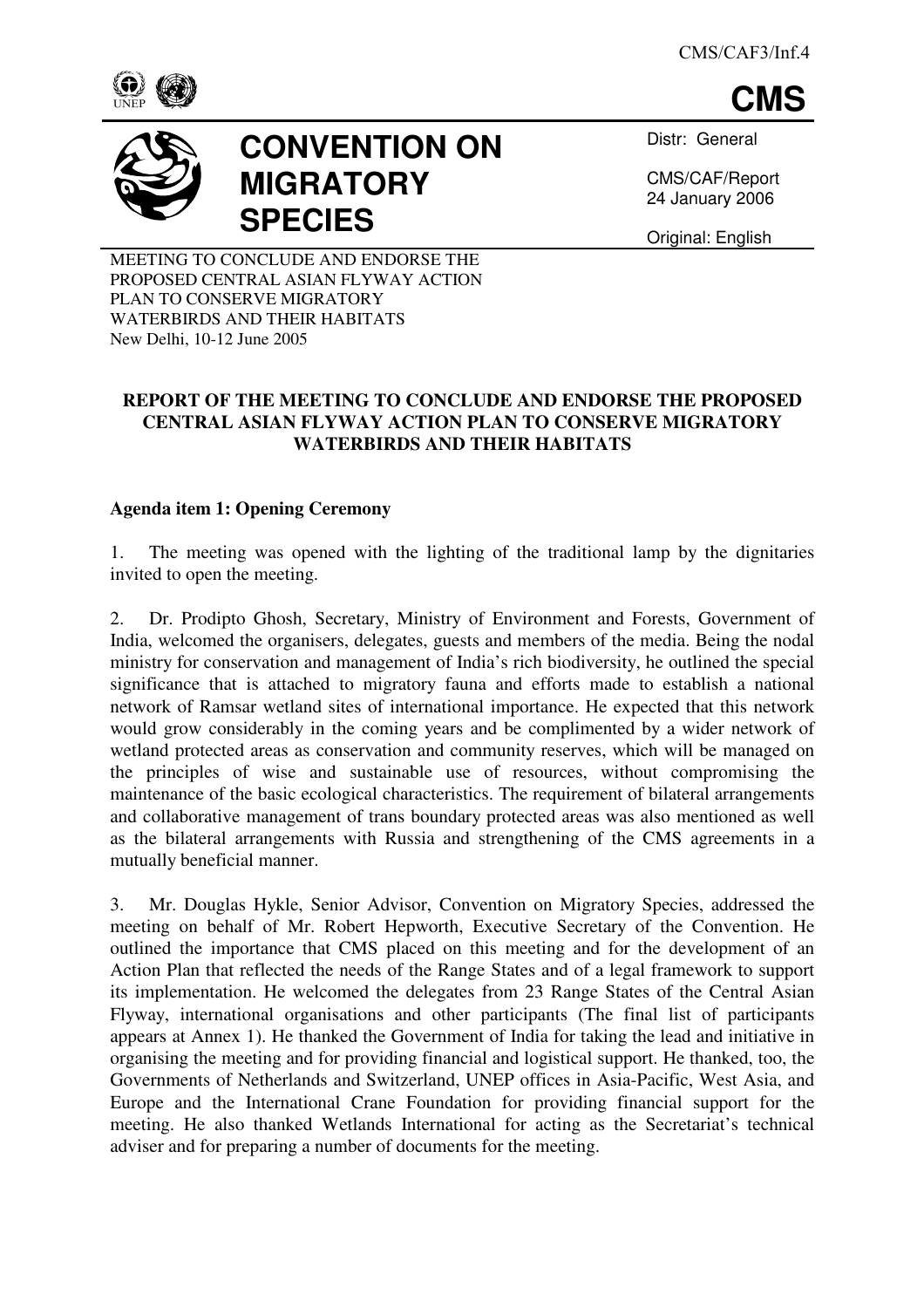4. Mrs. Désirée Bonis, Deputy Head of Mission, Royal Netherlands Embassy, New Delhi, in her address, referred to the importance that Netherlands placed in flyway conservation and the instrumental role it had played in creating the West Palearctic Flyway which encompasses Europe, North Africa and parts of the Arabian Peninsula. She stated that the Netherlands actively supported the African-Eurasian Migratory Waterbird Agreement action plan and would make similar efforts for the Central Asian Flyway, and made reference to the financial support being made to research in important wetlands and breeding grounds in West Africa and Siberia by the Netherlands government. She particularly highlighted new threats to migratory species, especially birds, such as large-scale windmill parks and climate change, that would need to be considered. She expressed hope that the creation of the new flyway agreement would result in the rehabilitation of the world heritage site of Keoladeo Ghana Bird Sanctuary near Bharatpur and the return of the Siberian Cranes and commended the authorities and NGOs involved in the rehabilitation of Chilika Lake, Sultanpur Sanctuary and creation and conservation of Pong Lake.

5. Mr. Ward Hagemeijer, Head of Biodiversity and Ecological Networks, Wetlands International based in the Netherlands, addressed the meeting on behalf of Mrs. Jane Madgwick, Chief Executive Officer, Wetlands International, expressing the organisation's strong commitment to working with CMS, AEWA, the Government of India and other Range States and partners in the long term to develop and implement an Action Plan to enhance the conservation of waterbirds and the sites they depend upon with all the values these represent for people and biodiversity. He expressed the hope to obtain from the meeting a clear preference for the future direction of flyway cooperation in the region. The strong and continued support of the Dutch Government to the development of flyway-wide activities in this and other flyways was acknowledged.

6. Mr. Namo Narain Meena, Minister of State for Environment and Forests, acknowledged the need to provide administrative and political support in evolving appropriate strategies for managing water bird populations and stated that this can happen only when all of us join hands to together and work in a spirit of mutual co-operation.

7. The Honourable Minister for Environment and Forests, Government of India, Mr. Thiru A. Raja launched a book entitled "Handbook of Indian Wetland Birds and their Conservation", which had been prepared by the Zoological Survey of India.

8. The meeting was officially inaugurated by Mr. Raja. He welcomed the delegates and invited guests and outlined some of the efforts made by India, including the prospect of setting up a "National Network of Wetland Protected Area," and a "National Wetland Policy" and stated that conservation and management of water birds was a priority under the National Wildlife Action Plan (2002-2016) that is supported by the Wildlife (Protection) Act, 1972. Mr. Raja informed the meeting that India stood committed to the sustainable use of wetlands and urged the scientific community gathered here to evolve strategies for use of these resources to address the two pronged issues of conservation and the needs of the communities. He called upon the esteemed experts to throw light on the recent reports of migratory birds acting as vectors for the bird flu in China.

9. Mr. R.P.S. Katwal, Additional Director General (Wildlife), Ministry of Environment and Forests, Government of India, offered the vote of thanks to all the delegates, the organisers for their participation in the meeting and to the media for their contribution in taking the message of the meeting to the masses.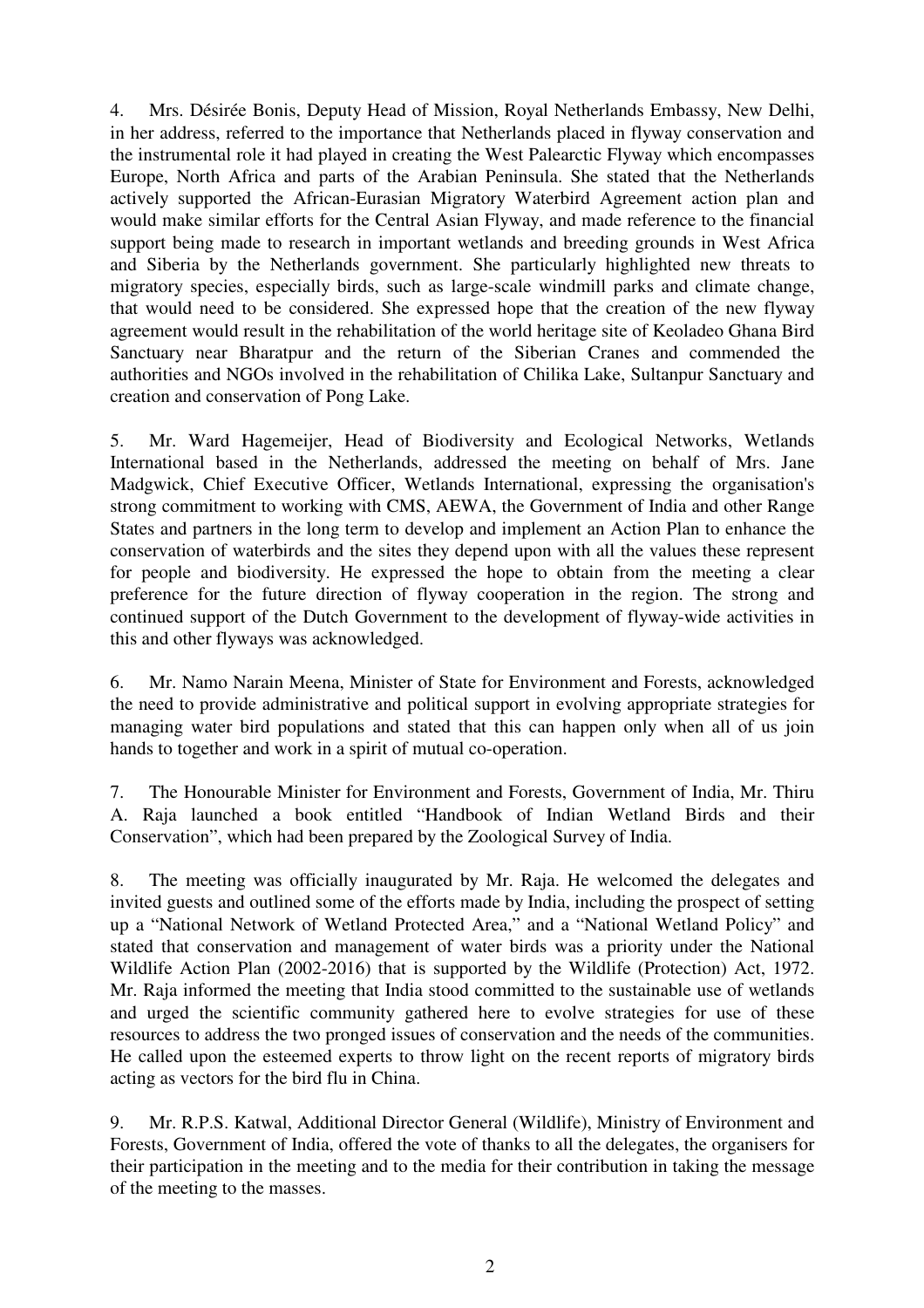#### **Agenda item 2: Election of officers**

10. The meeting elected by acclamation Mr. R.P.S Katwal (India) to chair the meeting.

#### **Agenda item 3: Adoption of the agenda and meeting schedule**

11. The meeting accepted the Chair's proposal that it operate without formal written rules of procedure.

12. The Chair invited the CMS Agreements Officer, Mr. Lyle Glowka, to introduce the provisional agenda (document CMS/CAF/1/Rev.2) and provisional annotated agenda (document CMS/CAF/2).

13. The Chair proposed the following adjustments to the meeting schedule to enable a smooth flow of the discussion: (1) agenda item 7.0 (Action Plan finalisation and endorsement) first; (2) then agenda item 8.0 (Proposals to initially support implementation of the Action Plan); and finally (3) agenda item 6.0 (Regional preferences for a legal and institutional framework to support the Central Asian Flyway Action Plan for Waterbirds and their Habitats). No additional proposals to amend the agenda or to be addressed under agenda item 10 (Any other business) were proposed by the delegates.

14. The agenda and schedule were adopted without further amendment. The adopted agenda is reproduced as Annex 2 to this report.

#### **Agenda item 4: Meeting overview**

15. The Chair invited the CMS Secretariat to introduce the meeting, its aims and objectives.

16. Mr. Glowka outlined the process to develop the Central Asian Flyway Action Plan, through the organisation of a first meeting of Range States in 2001 in Tashkent, Uzbekistan, where a draft Action Plan was discussed. At this meeting, India offered to take the lead on developing and concluding the Action Plan. In addition, the issue of appropriate legal and institutional mechanisms was initially broached but the 15 Range States at the meeting did not have sufficient information to reach a conclusion. The CMS Secretariat undertook to prepare a more formal presentation outlining possible advantages and disadvantages of the options that had been presented to the meeting. In designing this meeting as a follow up to the Tashkent meeting, CMS had tried to create a comprehensive meeting which would both inform the participants and seek to identify regional needs and preferences. The four primary meeting objectives were to:

- Provide Range State delegations with an overview of flyway conservation issues (technical session) (agenda item 5.0);
- Finalise and endorse the draft CAF Action Plan (agenda item 7.0);
- Consider, prioritise and endorse selected implementation activities (agenda item 8.0) and lay the basis for exploring in the future and possibly establishing an interim coordination mechanism; and
- Recommend a legal and institutional option to support Action Plan implementation (agenda item 6.0).

17. Mr. Glowka introduced the meeting documents list (document CMS/CAF/3). The final list of meeting documents is reproduced as Annex 3 to this report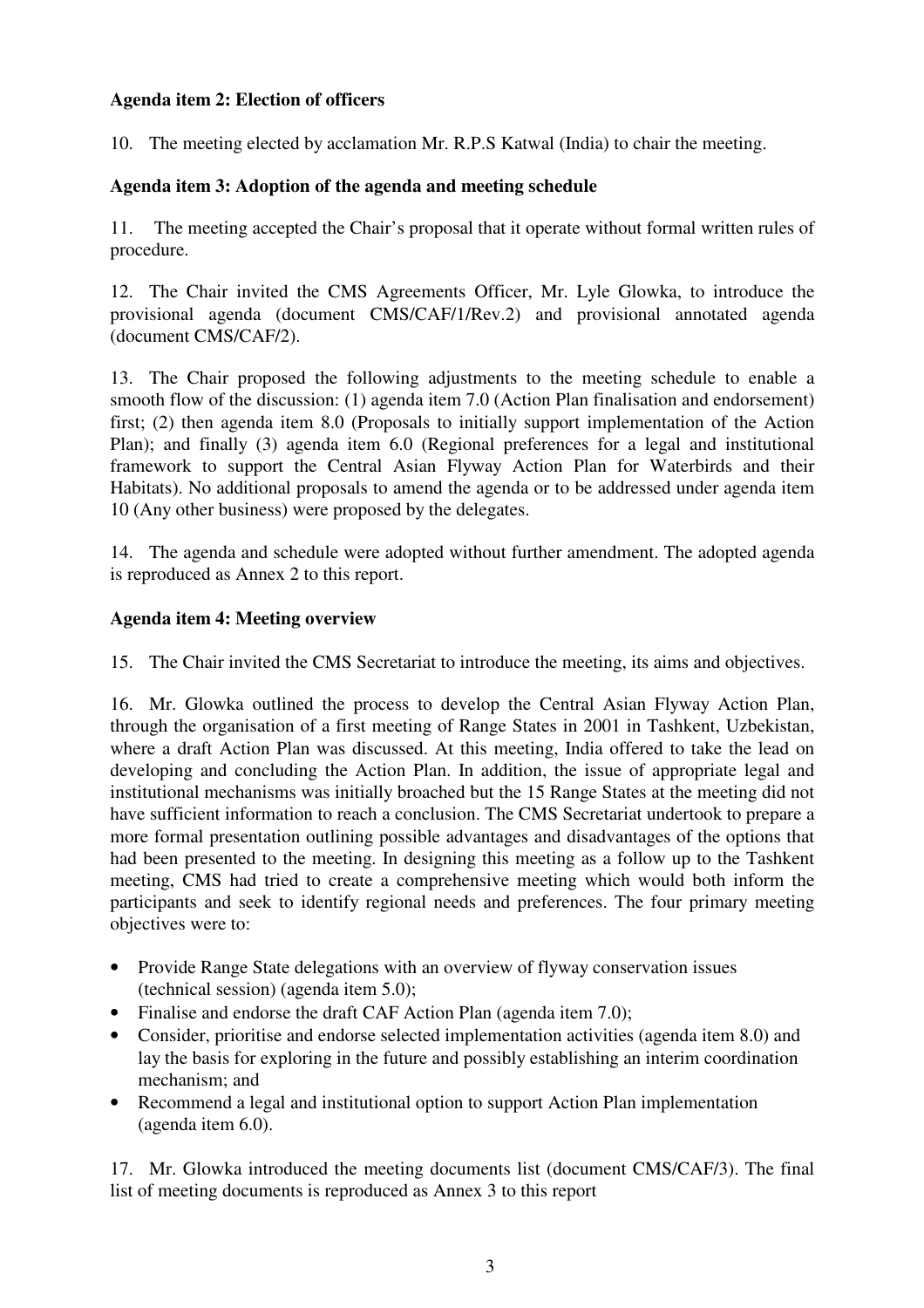#### **Agenda item 5: Technical session on flyway issues**

18. Mr. Glowka described the rationale of the technical session as to provide the opportunity to (a) review waterbird conservation issues regionally through presentations of experts, (b) review waterbird conservation issues at the national scale through a Country Report synthesis (with individual country reports made available as document CMS/CAF/Inf/4 series) and (c) show how CMS has been trying to assist Range States through various initiatives in the region.

## **Agenda item 5.1: Issues and priorities for the Central Asian Flyway**

19. Mr. Hagemeijer made a presentation entitled "Flyways: Principles and Initiatives", that provided an overview of the concept of flyways, defined the major flyways of the world and the ongoing flyway-wide initiatives.

20. Dr. Taej Mundkur, Wetlands International, made a presentation entitled "Central Asian Flyway: Main Issues and Opportunities for Cooperation on Migratory Waterbirds and Wetland Conservation." He provided an overview of the Central Asian Flyway and identified priority issues for conservation of migratory waterbird and their habitats, including the lack of information on population status and trends of waterbirds, information on precise migratory routes of populations, limited capacity of local agencies and groups to monitor and manage wetlands and the need to balance the needs of conservation against the needs of local people living around wetlands.

21. Dr. S. Balachandran, Bombay Natural History Society (BNHS), made a presentation entitled "A Review of Bird Migration Studies by India and Future Plan of Action", in which he outlined the main achievements of the BNHS, including the marking of over 250,000 waterbirds at nine major wetlands with 1,800 recoveries, the publication of an Indian Bird Banding Manual to support the training of students and others to increase capacity for bird ringing and study. The results showed that there were changes in migratory patterns observed between 1980-2002 and these were attributed to habitat degradation in key sites and changes in abundance of species across parts of the country. Amongst waders, there was a sharp decline in coastal waders, but the decline of populations was relatively less along the west coast compared to the east coast. Future strategies needed to include research and monitoring, education and training and habitat restoration.

22. Mr. David Li, Wetlands International, made a presentation entitled "Monitoring the Distribution and Status of Waterbirds in the Central Asian Flyway", in which he described the Asian Waterbird Census as the regional contribution to the global International Waterbird Census (IWC) programme coordinated by Wetlands International. The IWC was being conducted each January across the Range States by nationally coordinated volunteer-based networks. This programme was providing a strong basis to identify important sites for waterbirds, monitoring distribution and status of species. Some of the main challenges identified for the IWC in CAF Range States included inconsistency of site coverage, need for improved national coordination, lack of capacity, lack of support to volunteer networks and inadequate expertise and lack of financial support. A strategic plan had been developed to guide implementation of the work.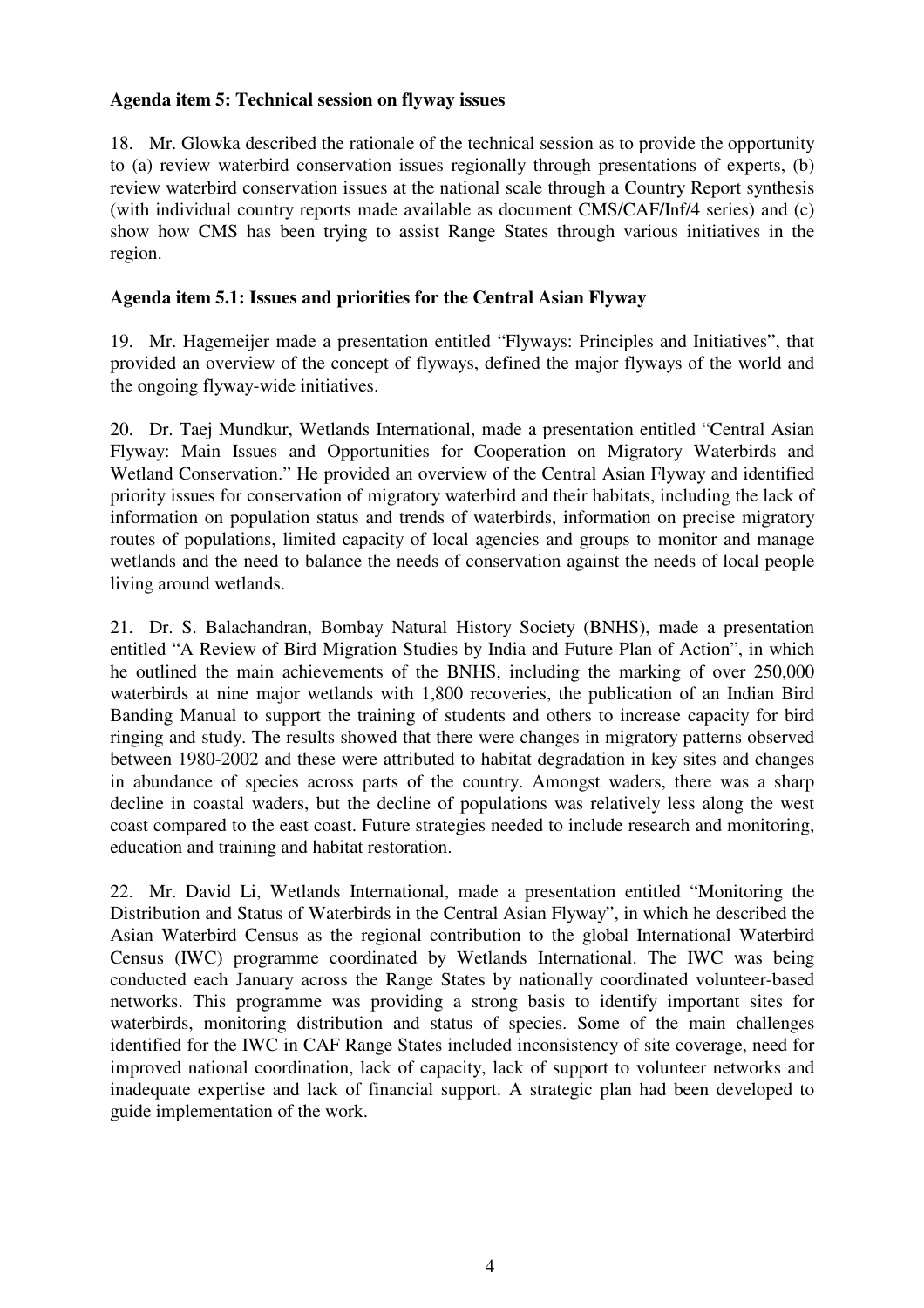23. Dr. Lalitha Vijayan, Salim Ali Centre for Ornithology and Natural History (SACON), made a presentation entitled "Habitat Inventory for Migratory Waterbirds: Lessons Learned from the UNDP/GEF Indian National Wetlands Project. She described the results of the project, which had carried out detailed inventories of representative inland wetlands across the country, identified species and pollution levels.

24. Mr. Simba Chan, BirdLife International, described his organisation's Important Bird Area (IBA) programme in a presentation entitled "Site-based Approaches for Management of Internationally Important Migratory Waterbird Sites: The Role of IBAs". He discussed the value of IBAs in prioritizing site conservation projects and current partial coverage of IBA in the east and south of the CAF region, with proposed coverage in other areas. Also proposed was the establishment of site support groups to enable monitoring of sites with an eventual aim to build up a network, linking important sites in different countries.

25. Dr. Mundkur provided a brief summary of the reports provided by Range States (documents CMS/CAF/Inf.4/1-17) on the current administrative frameworks for migratory waterbirds, current programmes for management, conservation and raising of awareness for migratory waterbirds and their habitats, species of conservation concern and priorities for conservation action. The information had been sought through provision of a set of guidelines (document CMS/CAF/Inf.3/Rev.1).

26. The preliminary analysis of the reports provided before the meeting by 14 of 30 Range States revealed that States either had single or multiple national administrative authorities for waterbird management. The involvement of technical institutions, universities and NGO varied considerably between States. While policy and legislation existed for birds, including waterbirds and habitats, they required improvement/strengthening. There is a wide-range of ongoing international, bilateral, national and local actions for species and habitat management and conservation. Furthermore, the membership in biodiversity-related conventions is strong and increasing. There was a wide-range of threats identified to waterbirds and their habitats, and main priorities included: the need for monitoring of waterbirds, development of action plans for conservation of threatened species, accession to or ratification of conventions/agreements (including CMS, AEWA, Ramsar), establishment of new protected areas/sanctuaries, establishment of a network of sites, establishment of species working groups, information exchange, provision of training on waterbird and wetland management and raising of awareness.

27. The information collected was the first reference of its kind for the flyway and there was a need to solicit reports from the remaining Range States. The need to collate and synthesise the information and to make it widely available and updated periodically was proposed, as one of the priority actions proposed in document CMS/CAF/7 discussed under agenda item 8.

## **Agenda item 5.2: Existing CMS initiatives within the Central Asian Flyway**

28. Mr. Glowka briefly introduced CMS to the participants and stated that the Convention established linkages between migratory species conservation, ecosystems and sustainable development. He outlined selected CMS migratory bird achievements (Globally/CAF), including two GEF Projects that would be further described in subsequent presentations. The Asia-Pacific Migratory Waterbird Conservation Strategy and the latest initiative for the CAF region. Document CMS/CAF/Inf.7 provided the text and appendices of the Convention.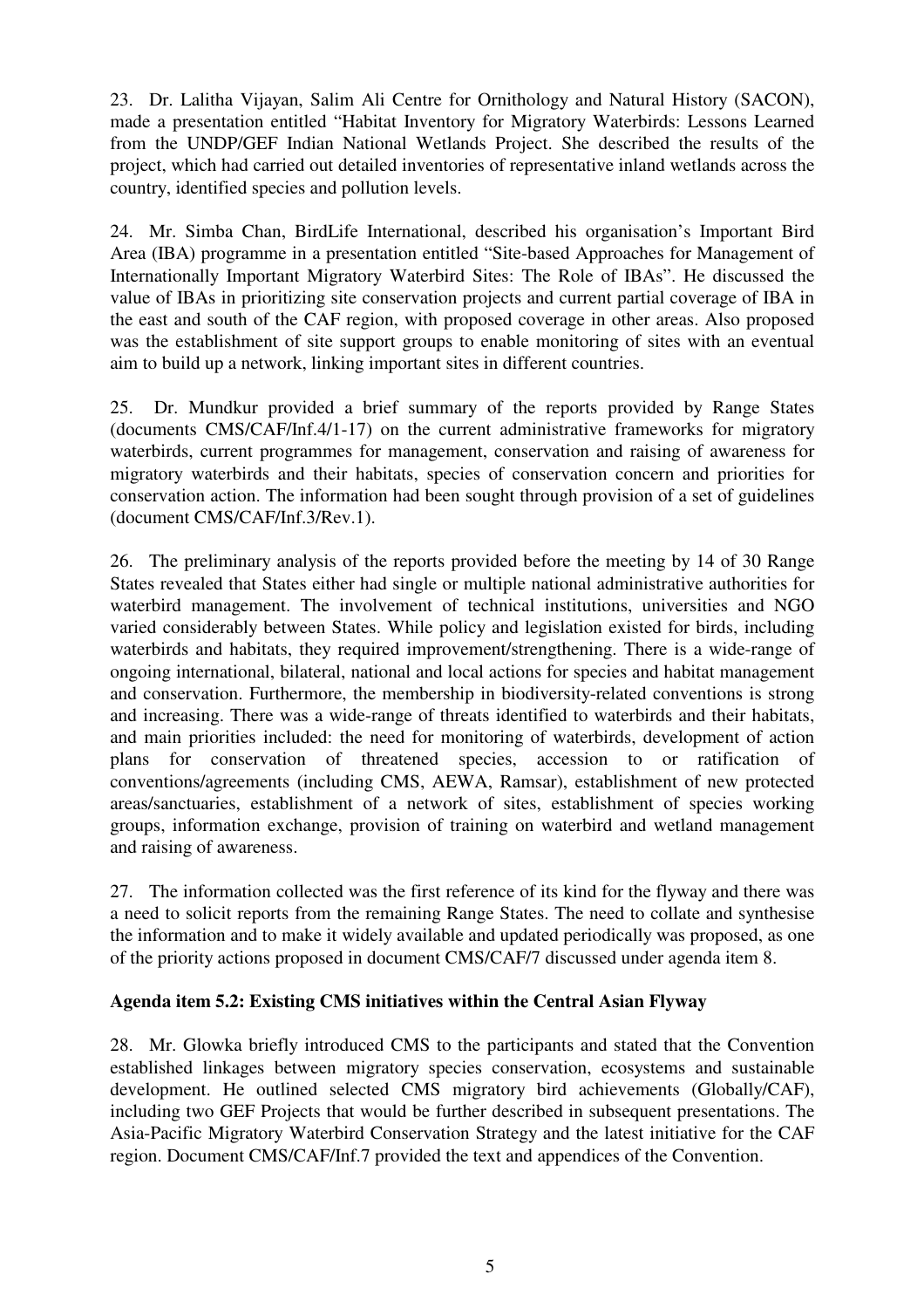29. Mr. Bert Lenten, Executive Secretary, African-Eurasian Waterbird Agreement (AEWA), provided an historical overview, and described the Agreement's geographical scope, species coverage, some of its main activities since 1999 and future activities, including the overlap and linkage to the CAF. Document CMS/CAF/Inf.8 provided the text of the Agreement and its Action Plan.

30. Mr. Hagemeijer made a presentation on "Developing a Flyway Scale GEF Project on Conserving Migratory Waterbirds and Wetlands in the African Eurasian Flyway: Applying the Flyway Approach for the Benefit of Biodiversity and People". The major components of the UNEP-GEF African Eurasian Flyways project were highlighted and its strategic importance for building the capacity for conservation and sustainable use and management of waterbird populations and wetlands was demonstrated.

31. Dr. Mundkur described the Asia-Pacific Migratory Waterbird Conservation Strategy which had been active in promoting the flyway approach and conservation action for migratory waterbirds and their habitats for a decade in the region. Document CMS/CAF/Inf.12 contained the current five year Strategy. The free-standing regional cooperative conservation initiative was coordinated by an international committee with representation from the secretariats of CMS and Ramsar, government agencies, development agencies, NGOs and technical experts. The Strategy had overseen the development of three international site networks for migratory Anatidae, cranes and shorebirds, covering 85 internationally important sites for migratory waterbirds in 13 countries in the East Asian-Australasian Flyway and was growing slowly. The site networks focused on increasing recognition of the importance of wetlands for waterbirds, raising awareness, building local capacity for management and monitoring of waterbirds, collection of information, as well as other activities.

32. Mr. Crawford Prentice, International Crane Foundation, made a brief presentation entitled "Use of Flagship MigratoryWaterbird Species to Promote Wetlands Conservation: The CMS Memorandum of Understanding concerning Conservation Measures for the Siberian Crane and the UNEP/GEF Siberian Crane and Wetlands Project". The UNEP/GEF project is a major programme in Russia, China, Kazakhstan and Iran along the western and eastern flyways to undertake conservation action for the globally threatened Siberian Crane during its annual life cycle, including through the establishment of a network of sites used for breeding, staging and wintering. Document CMS/CAF/Inf.9 provided a background paper on the proposed network.

#### **Agenda item 6: Regional preferences for a legal and institutional framework to support the Central Asian Flyway Action Plan for Waterbirds and their Habitats**

33. Prior to the consideration of agenda item 6, Mr. B. C. Choudhry, Wildlife Institute of India, on behalf of the Ministry of Environment and Forests, Government of India, provided an overview of the current legislative frameworks, administrative responsibilities and responses for waterbird and wetland conservation in the country. The future strategy and action plan being proposed included identification of all important staging grounds and breeding grounds of water birds and an action plan for protecting those areas, enhancement of conservation and management of Ramsar Sites, establishing a network of wetland protected areas, species specific conservation action plans for important migratory birds, a national bird ringing programme, regional and international cooperation for collaborative waterbird migration study, improving awareness and education programme, and facilitation and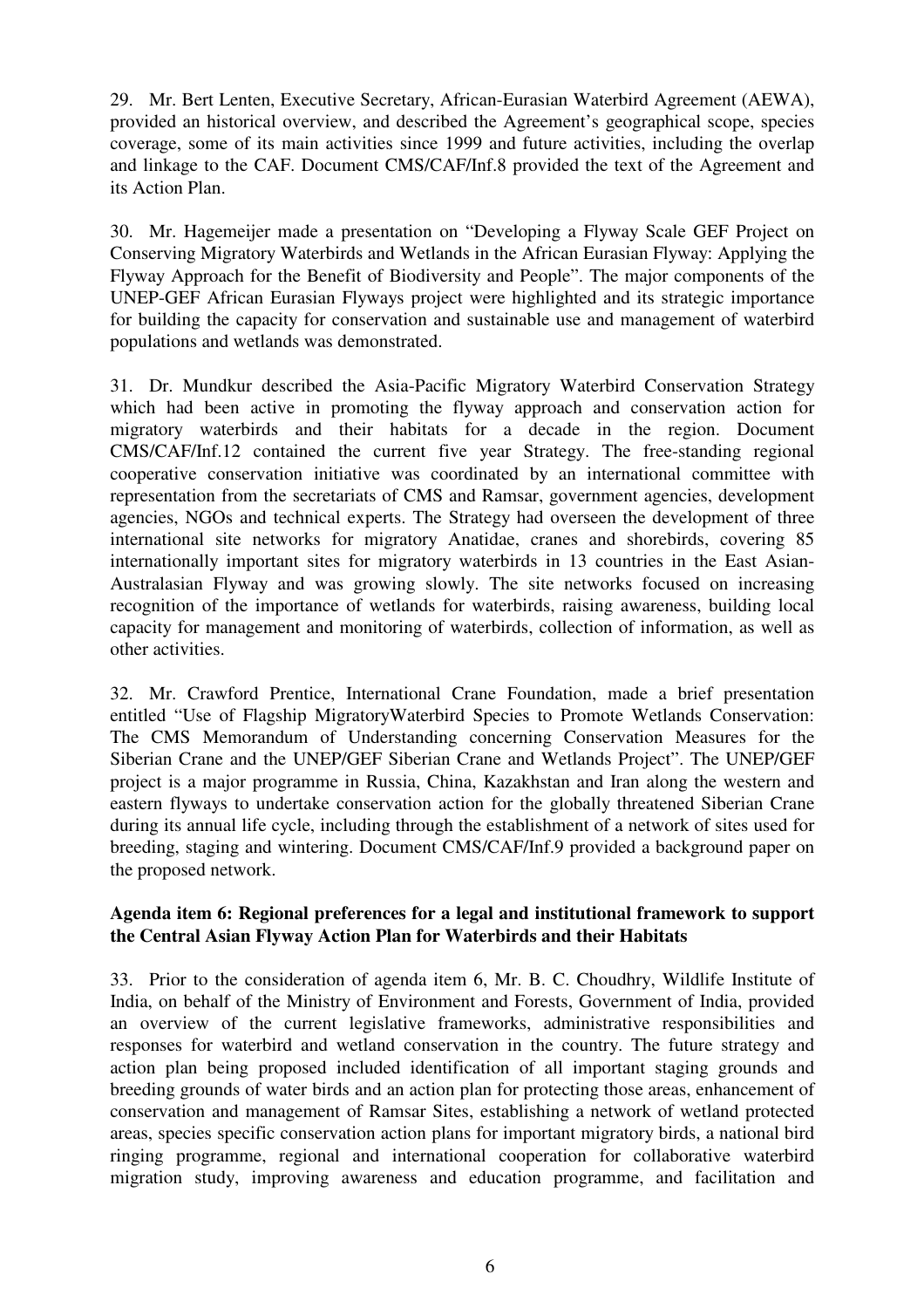development of multilateral & bilateral agreements between neighbouring countries in the region for specific action plans for migratory water birds.

34. Mr. Glowka introduced three options presented in document CMS/CAF/6. The Range States present were invited by Mr. Hykle to provide an indication of their Government's or Ministry's preference to link the Action Plan under discussion either to a legally-binding or non-binding instrument. Of the 23 delegations present, twelve were in a position to express an official view – in most instances reflecting the position of their Ministry, rather than a Government position. It was recognized that the opinions expressed were to be considered preliminary and non-binding, and that they might change after further inter-ministerial consultations. Most of the countries represented had not initiated such consultations with other relevant Ministries prior to the meeting.

35. Delegations expressing an official view were nearly unanimous in their preference for a legally-binding instrument and, of these, there was near unanimity for the Action Plan to be integrated with the existing African-Eurasian Waterbird Agreement (AEWA). An informal poll of the remaining delegations also suggested a general tendency in favour of a legallybinding instrument, with the Action Plan linked to AEWA. Three delegations expressed, officially or unofficially, a preference for the Action Plan to be linked to a non-binding memorandum of understanding.

36. While the conclusions of the meeting provide clear guidance for exploring the AEWAlinked option in more depth, it was noted that an official view was still awaited from 18 of the Range States concerned, and most of the others had still to confirm their position on a Government level. The legal, technical and other ramifications of the approach garnering the most support warrant further investigation in the coming months by both the CMS and AEWA Secretariats, as well as detailed consideration by their respective governing bodies when they meet towards the end of 2005.

## **Agenda item 7: Action Plan finalisation and endorsement**

37. Dr. Mundkur introduced document CMS/CAF/5, the proposed CAF Action Plan text that had been updated with input from the Range States at the Tashkent meeting in 2001 and thereafter through correspondence. The format of the Action Plan had been updated to reflect the format and broad content style of the African Eurasian Waterbird Agreement Action Plan.

38. Mr. Hykle, proposed four questions to the meeting as an introduction to discussion of the Action Plan. The questions were (a) Does the Action Plan conform to the needs of your country? (b) Does your country have the capacity and the resources to implement the Action Plan? (c) Did you, within your country, consult with other relevant ministries concerning the Action Plan? and (d) How long would ratification of a formal legally binding agreement for the implementation of the Action Plan take in your country? The answers from the participants of the meeting can be characterised as follows (21 countries answered the questions, unless indicated differently):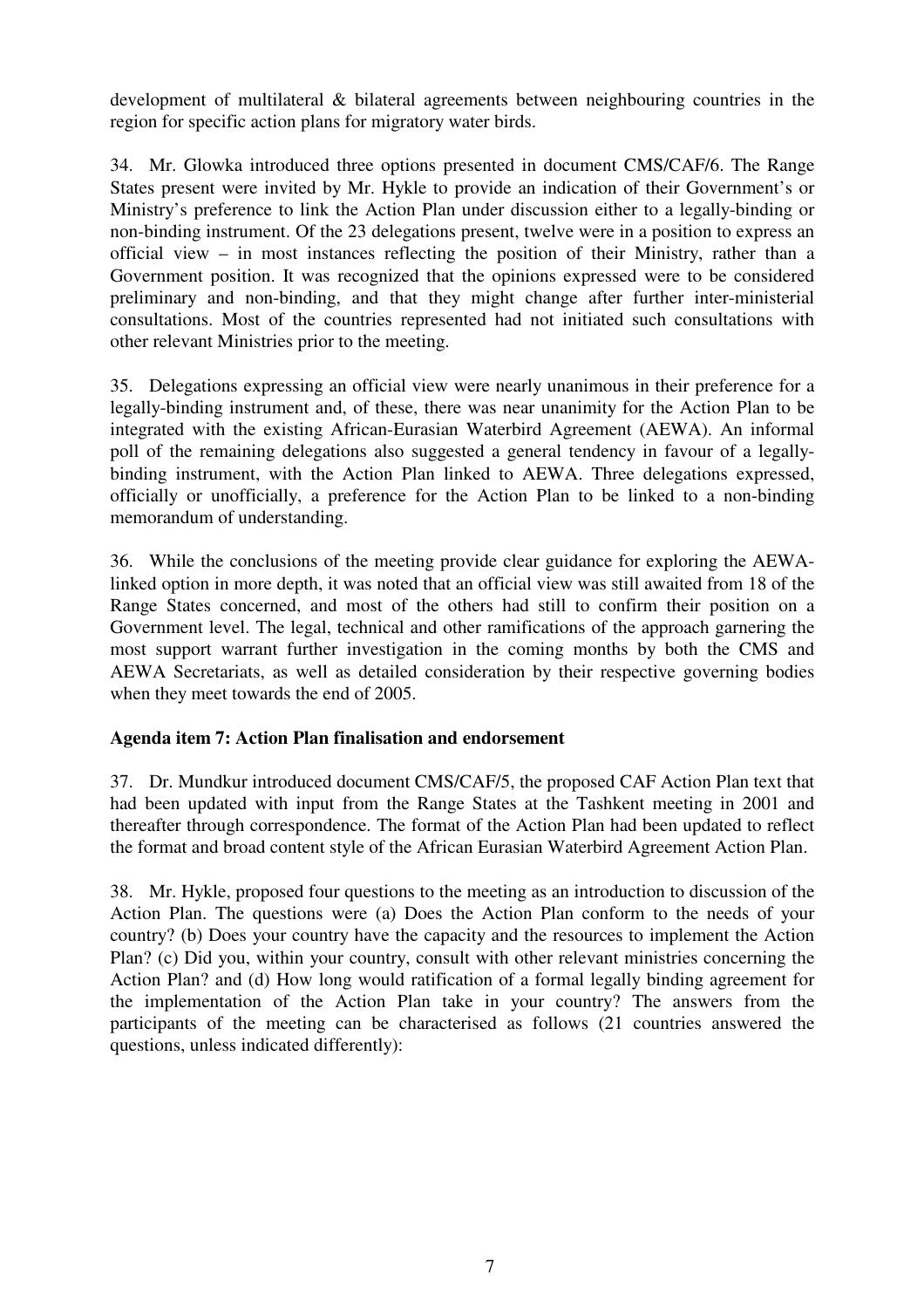| Does this AP<br>conform to your<br>country's needs? | Your country's<br>capacity | Your country's<br>resources | <b>Consultation with</b><br>other relevant<br>ministries in your<br>country | <b>How long</b><br>would<br>ratification<br>take? |
|-----------------------------------------------------|----------------------------|-----------------------------|-----------------------------------------------------------------------------|---------------------------------------------------|
| $71\%$ yes                                          | 76% sufficient             | 43\% sufficient             | 24% has consulted                                                           | Average 2.05                                      |
| 29% yes but with                                    | $24\%$ cap                 | 38% need                    | 14% inconclusive                                                            | years $(n=14)$                                    |
| some (minor)                                        | building needed            | external sources            | Remaining countries                                                         |                                                   |
| amendments                                          | (some overlap              | 19%                         | did not consult,                                                            |                                                   |
|                                                     | between these              | inconclusive                | including countries                                                         |                                                   |
|                                                     | categories)                |                             | where this was not                                                          |                                                   |
|                                                     |                            |                             | appropriate                                                                 |                                                   |

39. The draft Action Plan was carefully discussed and amended by the meeting. Three working groups were established that dealt with different aspects of the Action Plan: species and population-related issues, threat-related issues and broader issues. Following the break out sessions, the working groups presented the outcomes of their discussions and proposed amendments to the Action Plan were considered.

40. A number of amendments and new action points were introduced during the discussions that were included in the Action Plan. These included the need to:

- (a) Give adequate attention to gender issues while developing and implementing alternative livelihood options to manage wetlands and other habitats important to migratory waterbirds;
- (b) Ensure adequate statutory pollution controls are in place, including those relating to the use of agricultural chemicals, pest control procedures, oil spills and the disposal of waste water, which are in accordance with international norms, for the purpose of minimizing adverse impacts on the populations listed in Table 2;
- (c) Provide the basis for the Range States to cooperate to determine and monitor the impacts of climate change on migratory waterbirds and their habitats and where appropriate respond to any resulting threats;
- (d) Fine tune the use of the word harvesting in relation to hunting in several parts of the Action Plan;
- (e) Include a 'livelihood support activities' section in the Action Plan, with a reference to traditional uses and management practices;
- (f) Monitor disease occurrence in wild waterbirds and, using a multi-disciplinary approach, assess disease risk and implications for human health, in relation to poultry husbandry and trade practices, trade in wild waterbirds and migratory waterbird movements; and
- (g) Develop an outcome-oriented medium-term Flyway Strategic Plan and complimentary National Strategic Plans to implement actions.

The finalised version of the Action Plan is attached as Annex 4.

41. One piece of outstanding information was awaited from the Russian Federation regarding populations of waterbirds to be included in Table 2. It was confirmed that this information would be provided to the CMS Secretariat within 2 months of the meeting's closure (by 12 August 2005).<sup>∗</sup> It was agreed that the Action Plan would be circulated by the CMS Secretariat to the Range States for final review and comment prior to its adoption at a future intergovernmental meeting.

 $\overline{a}$ The information received by 19.09.2005 is reflected in the version of the Action Plan annexed to this report. Additional useful information was received from Iraq and India by the same date.